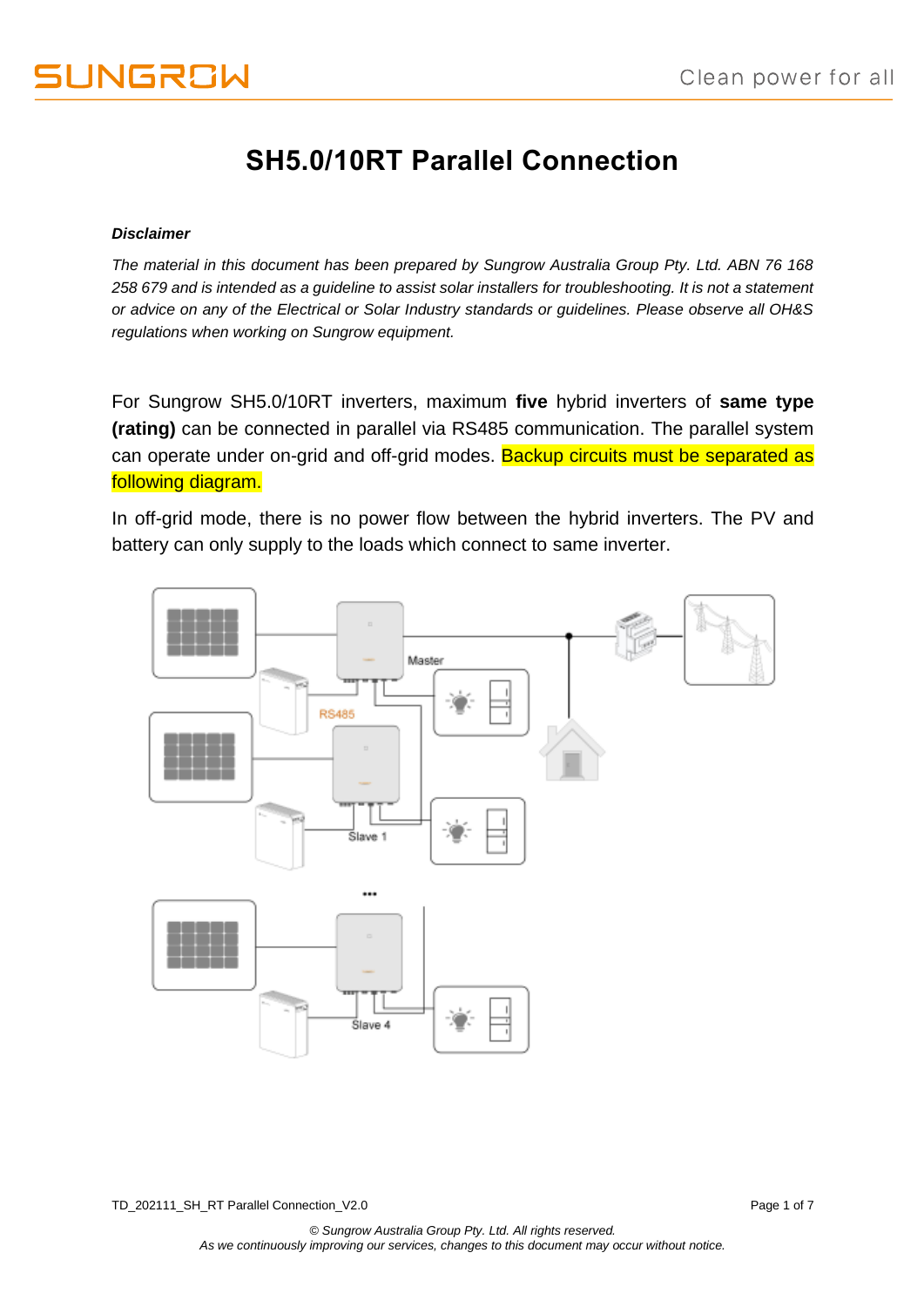## **1. RS485 Connection**

Where there are two or more inverters in parallel, the RS485 connection enables the communication between master inverter and slave inverters, as shown in the following figure *(3 inverters paralleled as an example).*

**Note:** As A1, B1 are occupied on Master inverter, it cannot connect LG battery.



The location of RS485 (A1, B1) and Meter (A2, B2) is shown in the following figure.



Each inverter in the daisy chain should have a WiFi dongle installed. Each WiFi dongle should be configured and connected to the iSolarCloud separately.



TD\_202111\_SH\_RT Parallel Connection\_V2.0 Page 2 of 7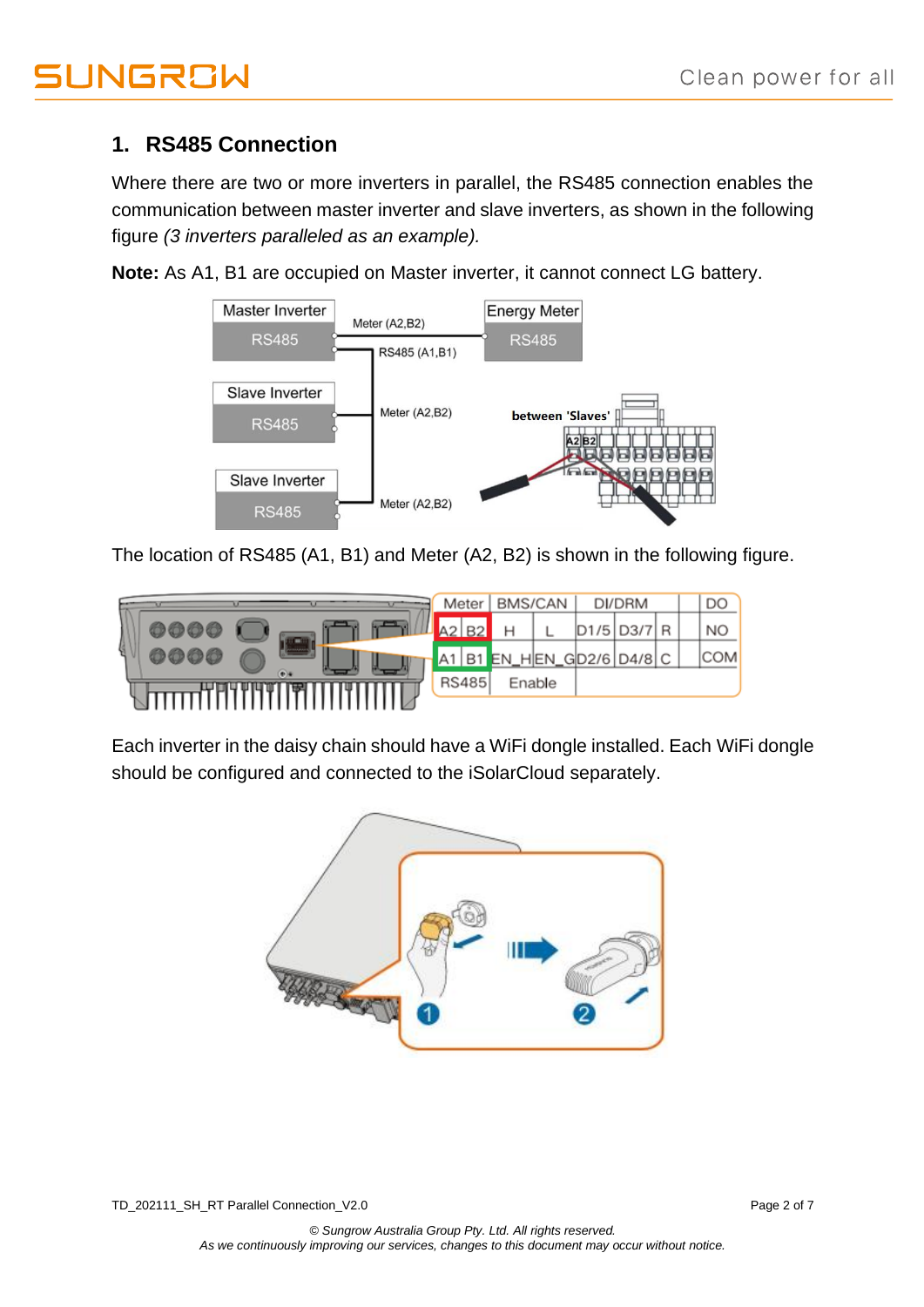

#### **Assembling the COM Connector**

**Step 1** Unscrew the swivel nut from the **COM** connector.



**Step 2** Take out the terminal block.



**Step 3** Remove the seal and lead the cable through the cable gland.



**Step 4** Remove the cable jacket and strip the wire insulation.



TD\_202111\_SH\_RT Parallel Connection\_V2.0 Page 3 of 7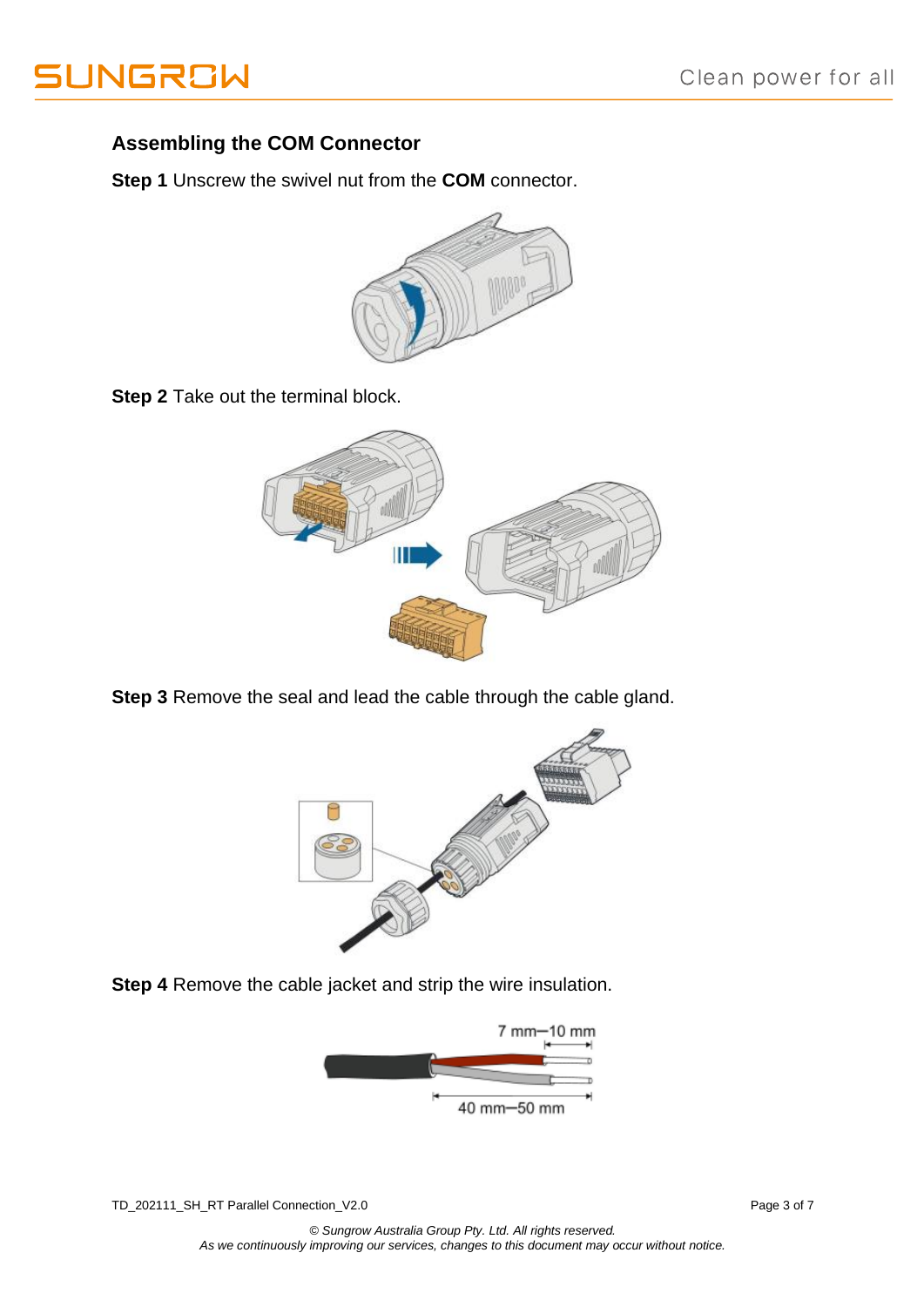

**Step 5** Plug the wires into the RS485 terminal according to the labels on the bottom of the inverter.



**Step 6** Pull the wires outward to check whether they are firmly installed.

**Step 7** Insert the terminal block into the connector until it snaps into place with an audible click.



**Step 8** Fasten the swivel nut.

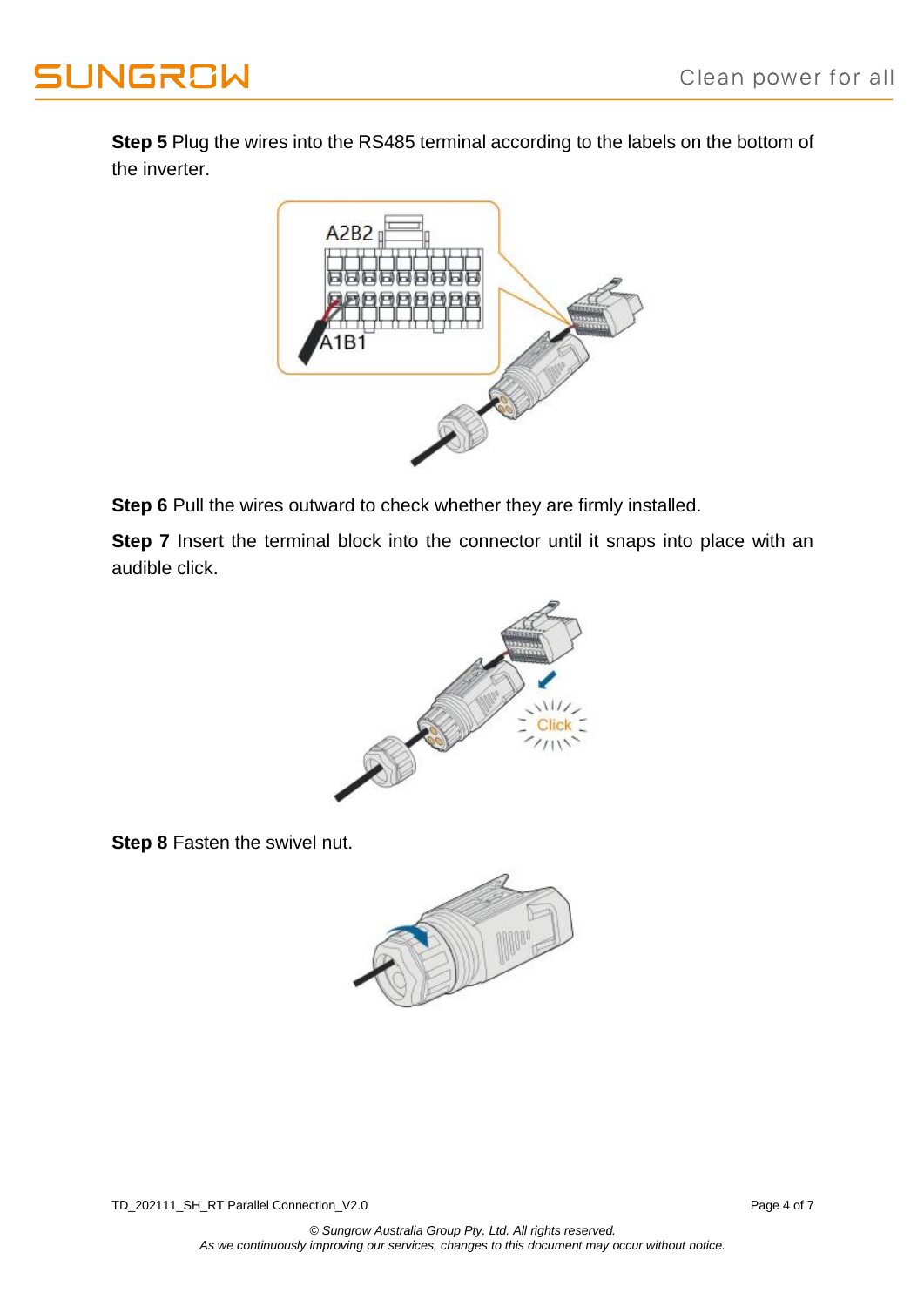## **2. Parallel Configuration**

When two or more inverters are connected in parallel, the inverter needs to be set as the master or slave.

**Step 1** Connect the mobile phone to the WLAN network named as "SG-WiFi Module Serial Number" (the serial number is on the side of the WiFi module).

**Step 2** Open the App to enter the login page and tap "Local Access".

**Step 3** Select "WLAN", change the account name to "**admin**" and enter the password "**pw8888**", and tap "LOGIN".

| Login                  | ⊙ … |   | <b>LOCAL ACCESS</b> |                  |
|------------------------|-----|---|---------------------|------------------|
| Account                |     | Ш | WLAN<br>⊜           | $^{\circ}$       |
| Password               | Ø   |   | 裳<br>Bluetooth      |                  |
| LOGIN                  |     |   |                     |                  |
| <b>REGISTER</b>        |     |   |                     |                  |
| <b>Forgot Password</b> |     |   |                     |                  |
|                        |     |   | <b>WLAN</b>         |                  |
|                        |     |   | Account<br>user     |                  |
| Others                 |     |   | Login Password      | Ø                |
|                        |     |   | LOGIN               |                  |
| Local<br>Visitor Login |     |   |                     | Forgot password? |

**Step 4** Tap "More -> Settings -> Power Regulation Parameters -> Feed-in Limitation" to enter the corresponding screen.



**Step 5** Switch on the "Master-slave operation mode", change the master slave setting to "Master" or "Slave#" correspondingly, and input the total number of master and slaves in the chain.

TD\_202111\_SH\_RT Parallel Connection\_V2.0 Page 5 of 7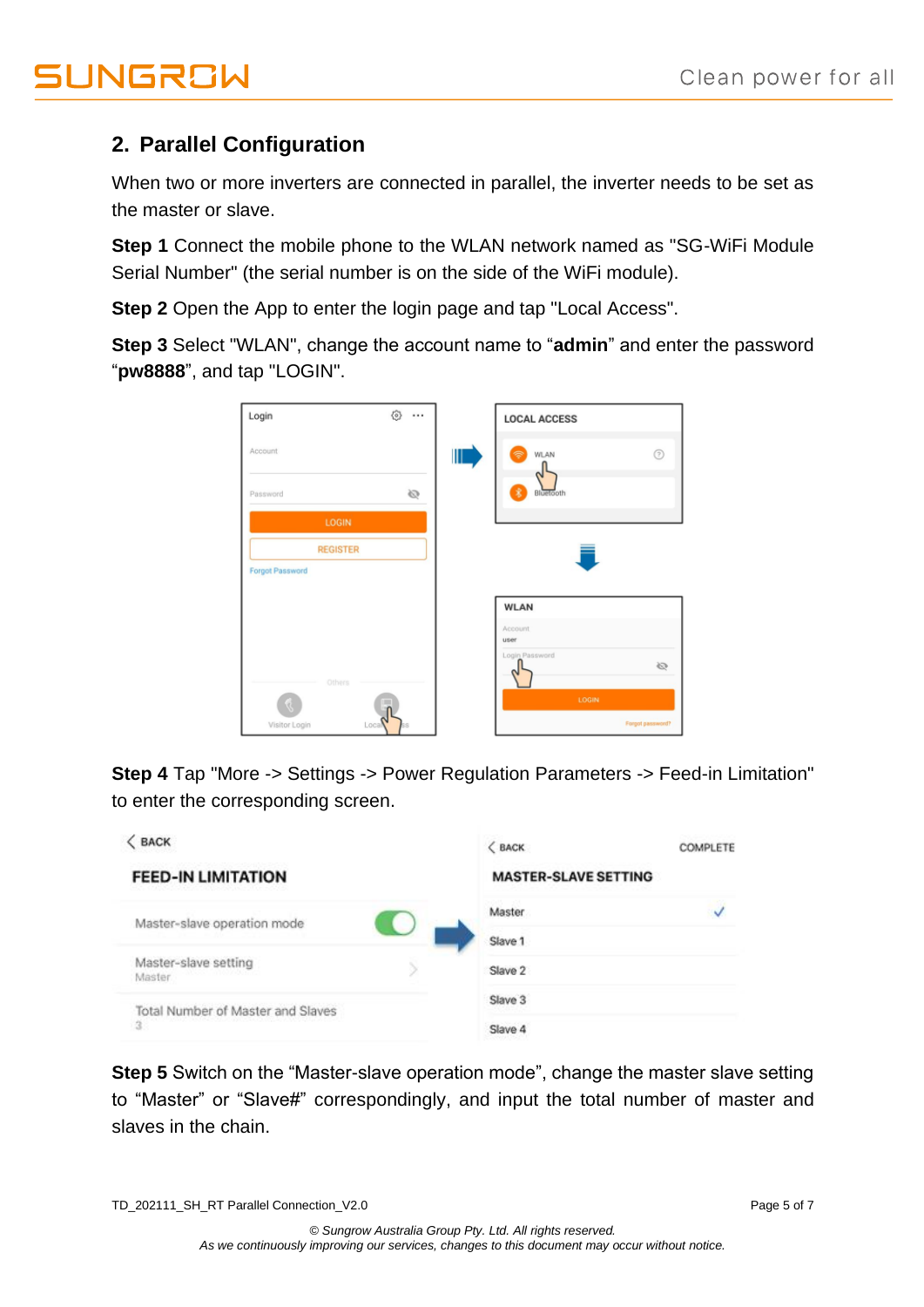Eg. If there are 3 inverters, set the inverter connected to the meter as "Master", and set the other inverters as "Slave 1" and "Slave 2" following the daisy chain. The total number of master and slaves set to 3 for both inverters.

| Parameter                     | Default value | Range                              |  |  |
|-------------------------------|---------------|------------------------------------|--|--|
| Master-slave operation        | ON            | ON / OFF                           |  |  |
| mode                          |               |                                    |  |  |
| Master-slave setting          | <b>Master</b> | Master / Slave 1 / Slave 2 / Slave |  |  |
|                               |               | 3 / Slave 4                        |  |  |
| <b>Total Number of Master</b> | 2             | $2 - 5$                            |  |  |
| and Slaves                    |               |                                    |  |  |

### **3. Feed-in Limitation**

In the Local Access, "More -> Settings -> Power Regulation Parameters -> Feed-in Limitation. Follow the table to set the proper values to each inverter.

| $\langle$ BACK<br><b>FEED-IN LIMITATION</b>                    |  |
|----------------------------------------------------------------|--|
| Master-slave operation mode                                    |  |
| Master-slave setting<br>Master                                 |  |
| Total Number of Master and Slaves<br>3                         |  |
| Installed PV Power<br>30.00 kWp                                |  |
| Feed-in Limitation                                             |  |
| Feed-in Limitation Value<br>15.00 kW                           |  |
| Feed-in Limitation Ratio<br>50.0%                              |  |
| Rated Power of Original Power<br>Generation Systems<br>0.00 kW |  |
| <b>Current Transformer</b><br>Built-in                         |  |

Set total the Installed PV Power to Master inverter – e.g. set 30kW if there are 3 x SH10RT inverters with 30kW PV installed in total.

TD\_202111\_SH\_RT Parallel Connection\_V2.0 Page 6 of 7